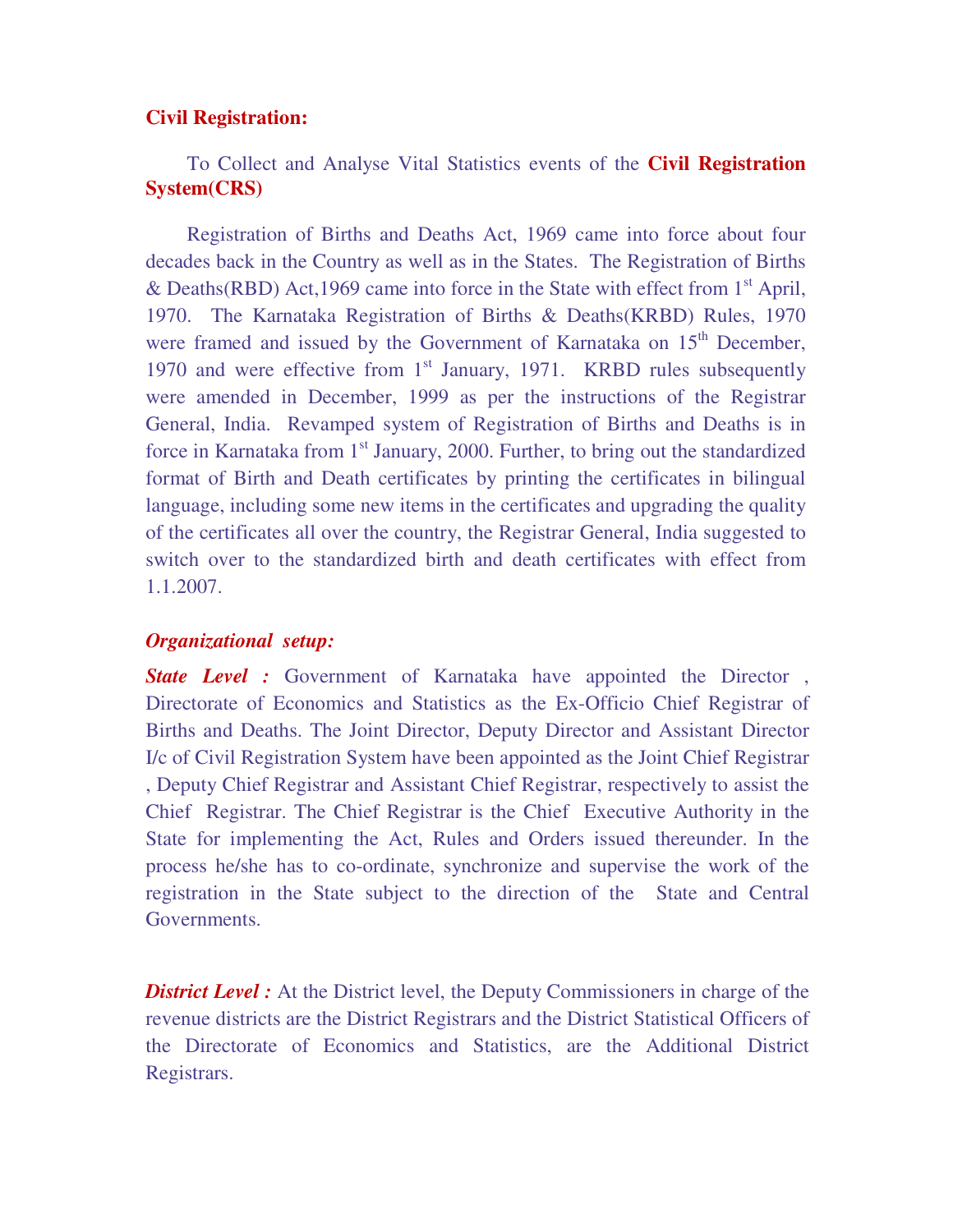*Taluka Level* : Tahsildars/Commissioners/Chief Officers: These are the supervisory officers dealing closely with the Registrars in the administrative setup. Their role in the implementation of the Act is important. Their main responsibilities are:-

- $\checkmark$  To undertake periodic inspections of the registration offices.
- $\checkmark$  Maintenance of records
- $\checkmark$  Timely submission of periodical returns.
- $\checkmark$  Imparting training to the Registrars.
- $\checkmark$  Review of progress in the monthly meetings.

## *Registration Machinery* :

The following are the Registrars of Births and Deaths in Rural and Urban Areas:

| SI. | <b>Area</b>                                     | <b>Registrars</b>                                         |  |
|-----|-------------------------------------------------|-----------------------------------------------------------|--|
| No. |                                                 |                                                           |  |
| 1.  | <b>Rural</b>                                    |                                                           |  |
|     | (i) Village                                     | <b>Village Accountant</b>                                 |  |
|     | Mandal<br>(Except c<br>Panchayats)<br>converted |                                                           |  |
|     |                                                 | Medical Officer incharge<br><b>Medical Officer</b>        |  |
|     | (ii) Taluka Hospitals                           |                                                           |  |
|     | (iii) Primary Health centre                     |                                                           |  |
| 2.  | <b>Urban</b>                                    |                                                           |  |
|     | (i) City Corporations                           | <b>Health Officer</b>                                     |  |
|     | <b>City Municipal Councils</b><br>(ii)          | <b>Health Officer/Health Inspector</b>                    |  |
|     | (iii) Town Municipal Councils                   | <b>Health Inspector</b>                                   |  |
|     | (iv) Notified Areas / Project<br>Areas          | <b>Health Inspector</b><br><b>Sanitary Inspector</b>      |  |
|     | (v) Sanitary Boards                             |                                                           |  |
|     | (vi) District Hospitals                         | <b>Resident Medical</b><br><b>Officer/Medical Officer</b> |  |
|     | (vii) Community Health Centre                   | <b>Medical Officer</b>                                    |  |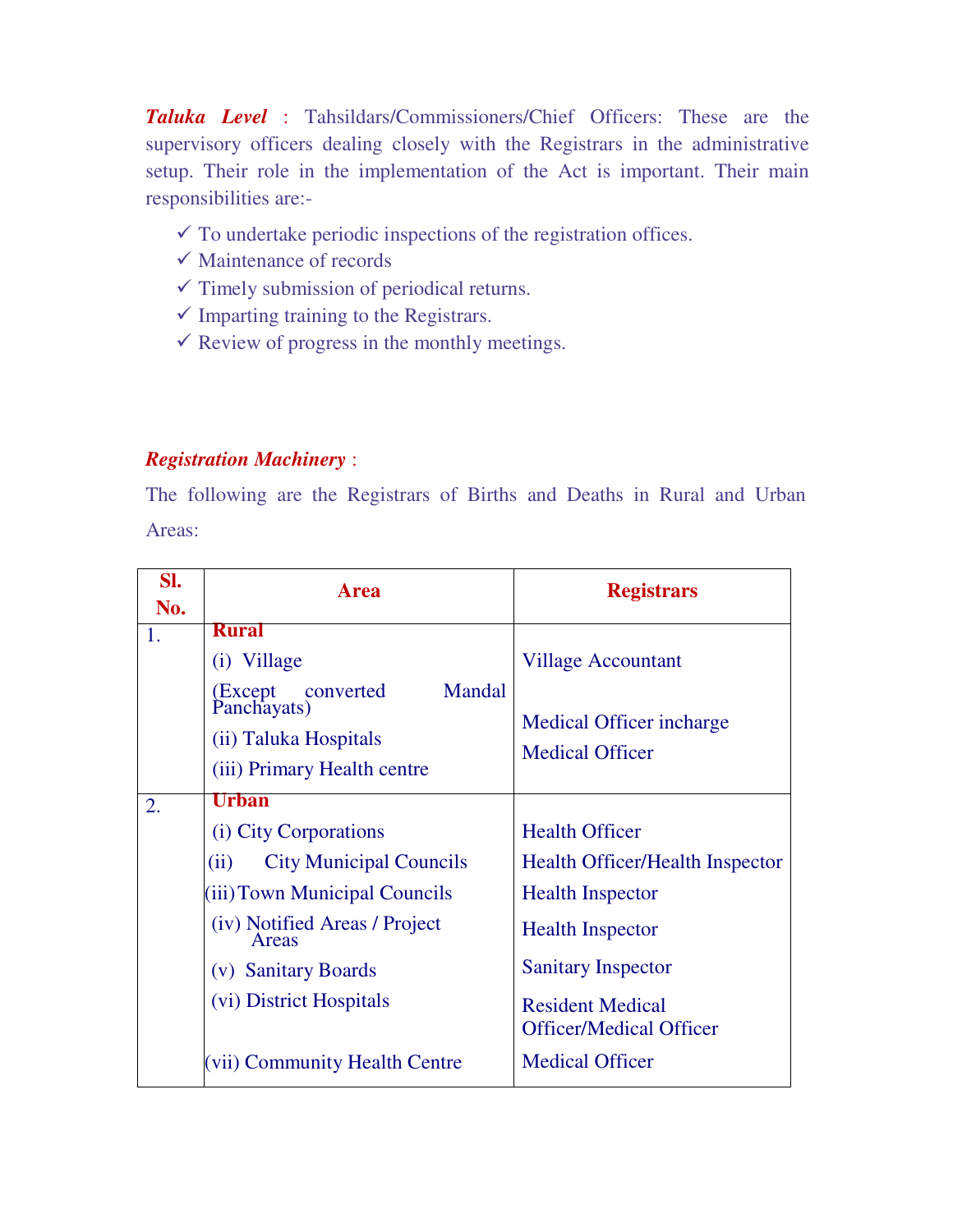*Notifier System***:** Under the provision of the Act, the Junior Health Assistants (Females), Basic Health Workers, Dais, Nurses and other staff attending at the maternity and child centres, Head Masters Government Primary Schools have been appointed Notifiers. They have to notify the events in the reporting forms 1,2 and 3, as the case may be.

## *Registration Procedure*

The following table indicates the registration procedure in vogue:

| SI.<br>N <sub>0</sub>   | <b>Event</b>       | <b>Rule</b> | <b>Period</b>                                                  | <b>Authority to Register</b>                                                                              | <b>Fees</b>     | <b>Search and</b><br><b>Extract Fees</b>                                        |
|-------------------------|--------------------|-------------|----------------------------------------------------------------|-----------------------------------------------------------------------------------------------------------|-----------------|---------------------------------------------------------------------------------|
| $\mathbf{1}$            | <b>Birth</b>       | 5           | 21 days                                                        | <b>Registrar</b>                                                                                          | <b>Nil</b>      | <b>Free</b>                                                                     |
| $\overline{2}$          | <b>Death</b>       | 5           | 21 days                                                        | <b>Registrar</b>                                                                                          | <b>Nil</b>      | <b>Free</b>                                                                     |
| $\overline{3}$          | <b>Birth/Death</b> | 9(1)        | <b>After</b><br>21 days<br><b>but</b><br>within<br>30 days     | <b>Registrar</b>                                                                                          | <b>Rs. 2/-</b>  | <b>Search fee</b><br>for a single<br>entry Rs.2/-<br>extract per<br>copy Rs.5/- |
| $\overline{\mathbf{4}}$ | <b>Birth/Death</b> | 9(2)        | <b>After</b><br>30 days<br><b>but</b><br>within<br>one<br>year | <b>Registrar with the</b><br>written permission of the<br><b>Tahsildar/Commissioner</b><br>/Chief Officer | <b>Rs. 5/-</b>  | <b>Rs. 5/- per</b><br>copy                                                      |
| 5                       | <b>Birth/Death</b> | 9(3)        | <b>After</b><br>one<br>year                                    | <b>Registrar only on the</b><br>order of the Judicial<br><b>Magistrate First Class</b><br>(JMFC)          | <b>Rs. 10/-</b> | <b>Rs. 5/- per</b><br>copy                                                      |

# *Maintenance of Records***:**

Every register of births and deaths and the forms are retained by the Registrar in his possession for a period of 12 months after the end of the calendar year to which it relates and thereafter transferred for safe custody to the Tahsildar/Chief Officer/Commissioner, as the case may be.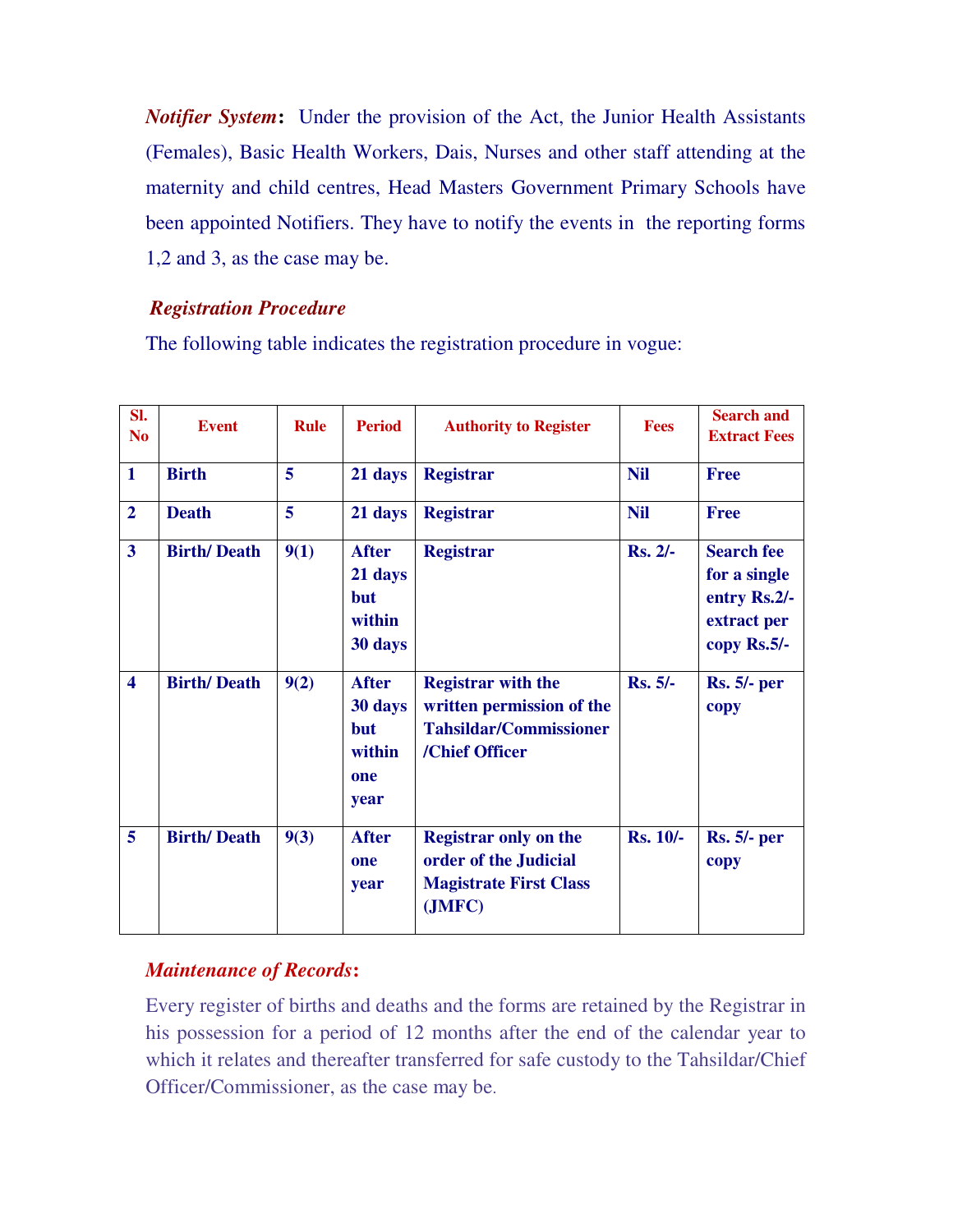### *Flow of Returns:*

- (a) The Registrars of rural areas are to send the statistical parts of the reporting forms 1,2 and 3 to the concerned Tahsildars on or before 5th of the following month and the same are to be forwarded to the Chief Registrar by the 10th of the months. These are scrutinized at the State level, coded and reports generated.
- (b)The Registrars of urban areas are to send the statistical part of the reporting forms 1,2 and 3 to the Chief Registrar by the 10th of the following month through their concerned Chief Officers/Commissioners. These are coded at the State head quarters and reports prepared.
- (c) The annual reports on the working of the Registration of Births and Deaths Act, 1969, prepared and submitted to the Government as per sections  $4(4)$  and  $19(2)$ .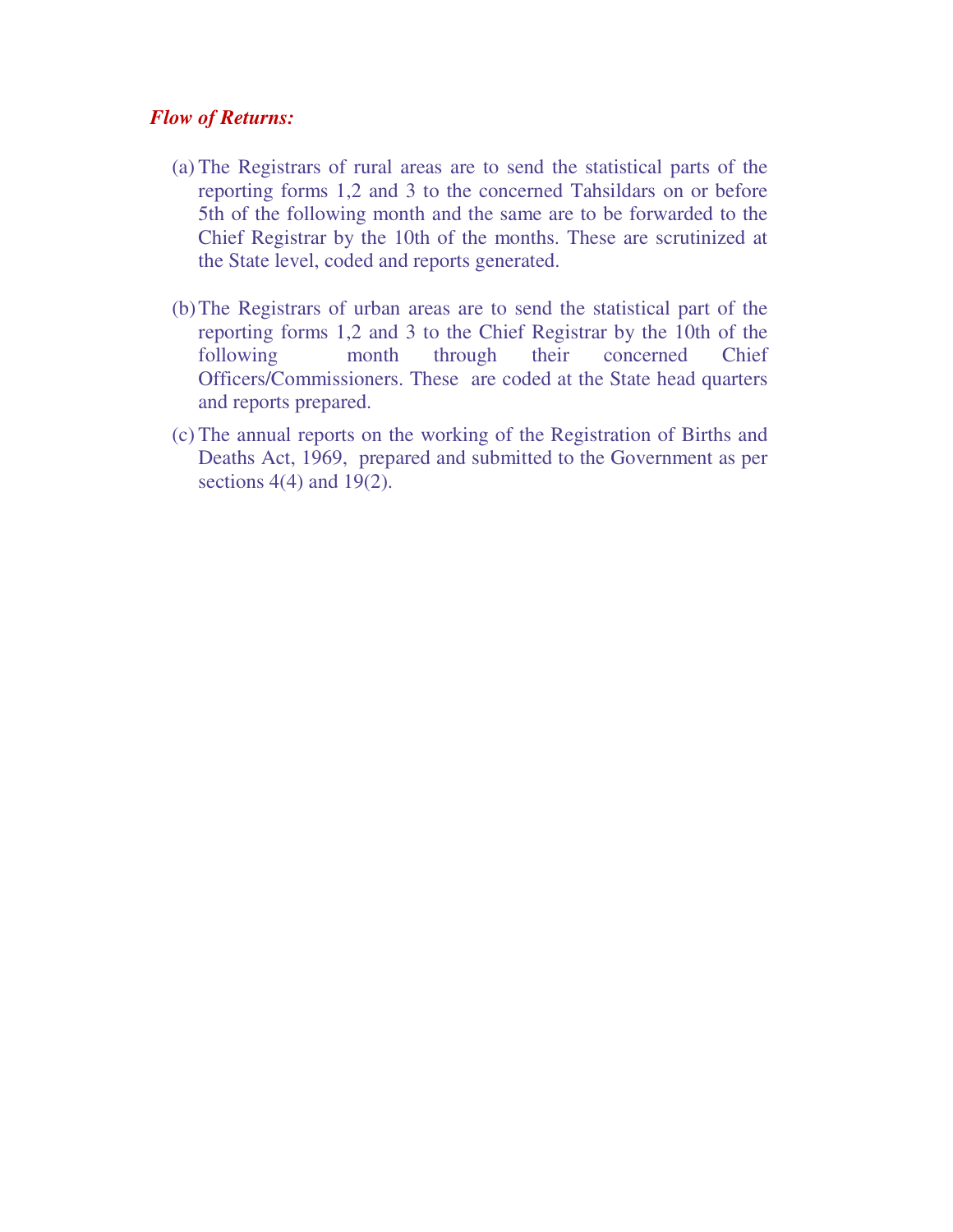# **REGISTRATION ORGANISATION IN KARNATAKA**